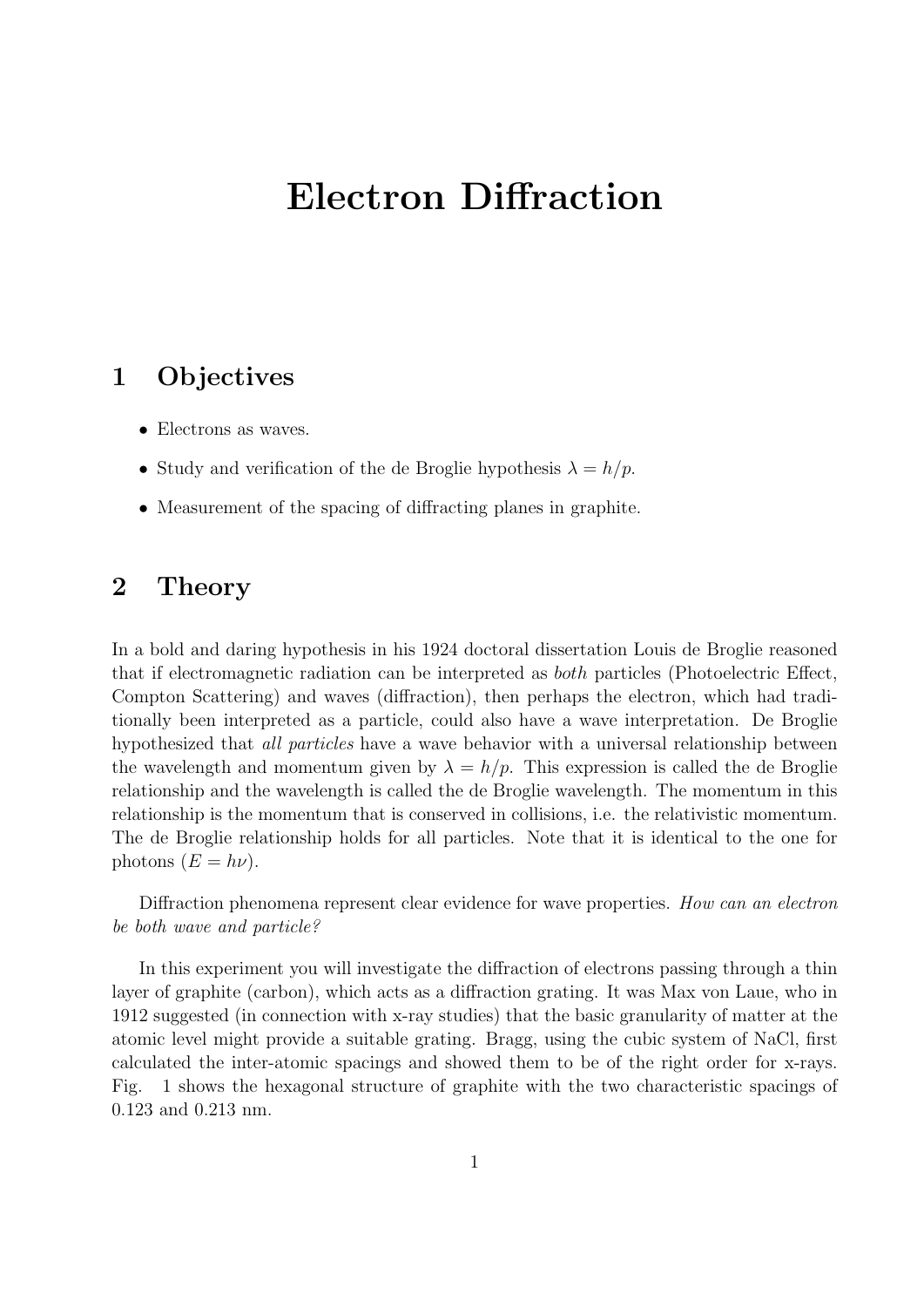

Figure 1: Structure of Graphite

## **3 Apparatus**

Our electron diffraction tube, see Fig. 2, comprises a 'gun' which emits a narrow, converging beam of electrons within an evacuated clear glass bulb on the front surface of which is deposited a luminescent screen. Across the exit aperture of the gun lies a micro-mesh nickel grid, onto which a *very* thin layer (only a few molecular layers!) of graphite has been deposited.

The electron beam penetrates through this graphite target to become diffracted into two rings corresponding to the separation of the carbon atoms of 0.123 and 0.213 nm. The diffraction pattern appears as rings due to the polycrystalline nature of graphite. The source of the electron beam is an indirectly-heated oxide-coated cathode.

### **4 Important Precautions**

Due to its extreme thinness the graphite can easily be punctured by current overload. Such current overload causes the graphite target to become overheated and to glow dull red. It is therefore important to monitor the anode current and to keep it below 0.25 mA at all times. Use a handheld digital multimeter. In actuality you will likely find that the current tends to stay well below this value, typically a few  $\mu A$  (micro-Amps). Inspect the target periodically during an experiment.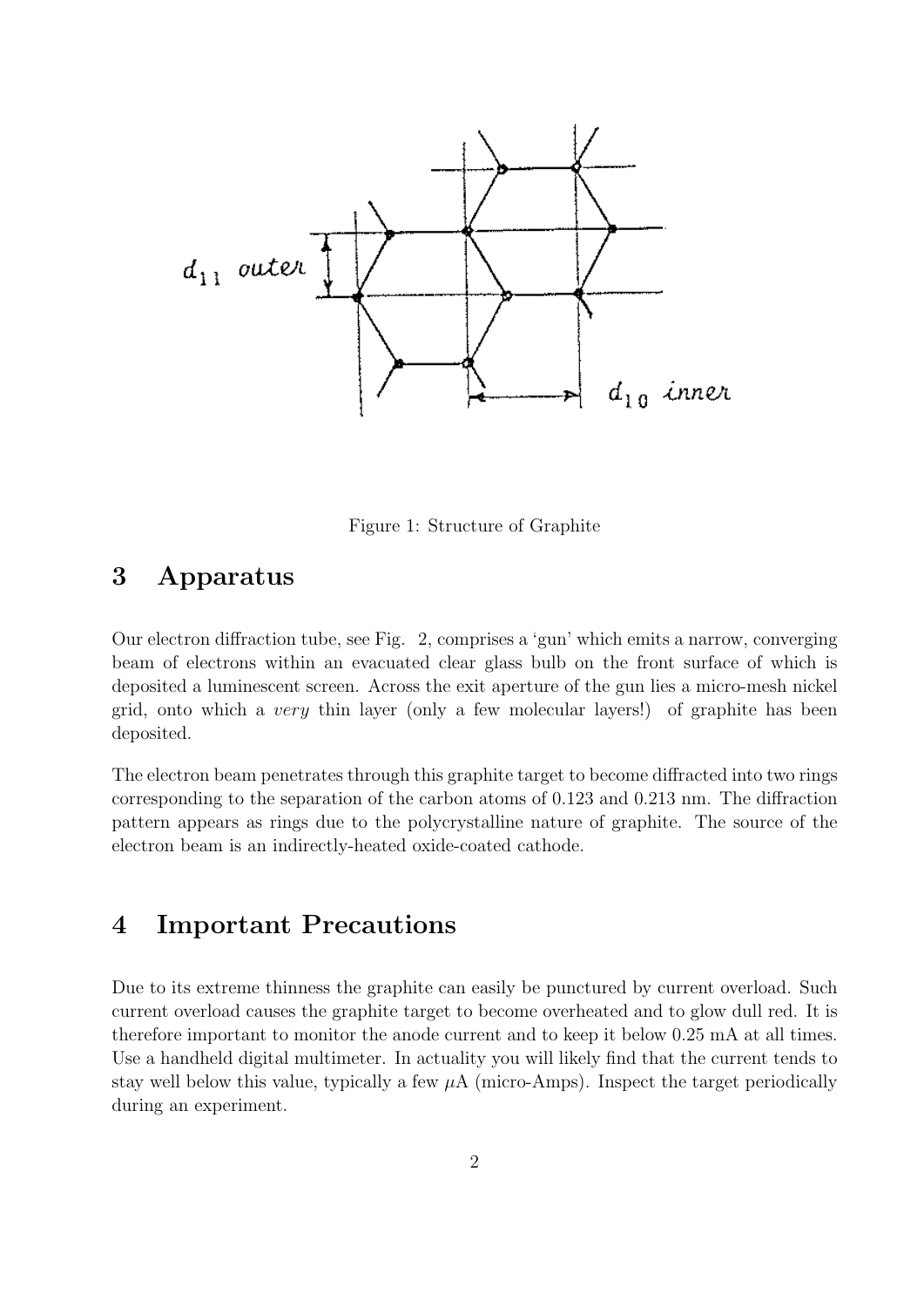

Figure 2: Schematic of the Electron Diffraction Tube

The 33k resistor *R* in Fig. 3 is incorporated into the filament protection circuit of the stand to provide 'negative auto-bias' and so reduce the likelihood of damage to the target due to accidental abuse. The total emitted current passes through *R*. Therefore an increase in current causes the cathode-can to become more negatively biased, thereby reducing the emitted current.

#### **5 Experimental Procedure**

Connect the tube into the circuit shown in Fig. 3 but ignore  $V_B$ . Both heater supply and HV are obtained from the 813 KeV power unit. The HV should be connected to the "+" and "*−*" HV connections to get the full voltage which is read on the top-scale of the KeV unit's meter. Be sure the high voltage slider is at zero before switching on the unit. Switching on the unit (in back) will also switch on the heater. **IMPORTANT:** Switch on the heater supply  $(V_F)$ , and wait one minute for the cathode temperature to stabilize before applying the HV (anode voltage *VA*).

#### **6 Data Taking and Analysis**

The rings are faint. Be sure the room is very dark. The rings are quite distinct at the full 5 kV, but get very hard to see as you go down in voltage. Try to go as low as 2.5 kV. For each experimental run, take at least 10 different data points measuring the diameter of the two rings with the calipers. And perform at least 4 experimental runs. You can adjust the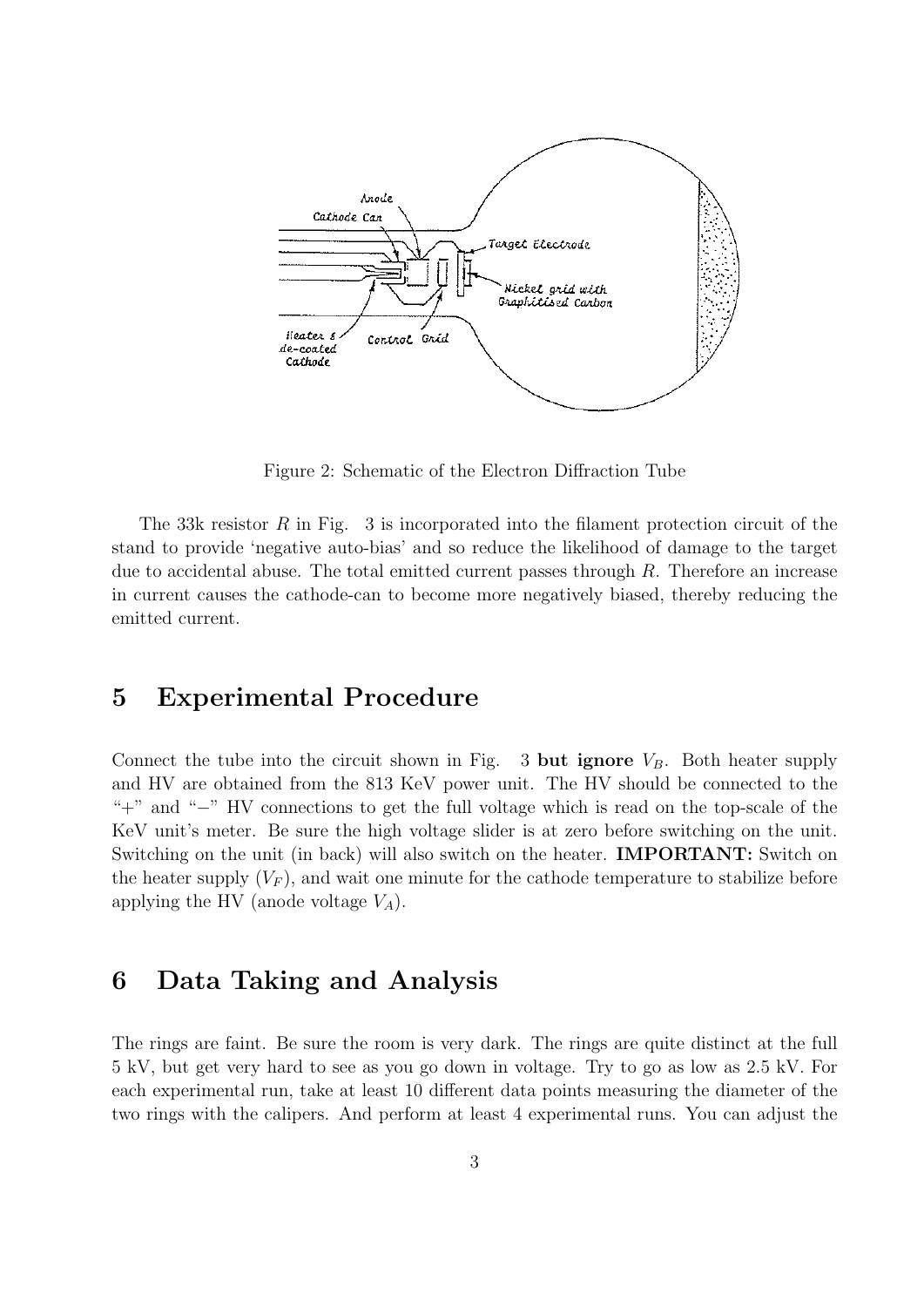

Figure 3: Circuit Diagram



Figure 4: Curvature and glass thickness of the electron diffraction tube. The length  $L =$  $13.0 \pm 0.2$  cm.

position of the spot by using the little magnet on the neck of the tube. Make sure that the rings are centered on the fluorescent screen so that you can do the correction for the curvature of the tube-face. You need to analyze the geometry and correct for the curvature (and thickness?) of the glass (see Figure 4 ). The length *L* in Figure 4 is controlled during production of the tube to be  $13.0 \pm 0.2$  cm.

The kinetic energy and momentum of the electrons are of course related to the accelerating potential. From Fig. 4 we also know that  $D = 2L \tan \theta$ , where *D* is the *extrapolated* diameter. By using the de Broglie relation and the diffraction law for a crystalline lattice, show that (derive the equation) the lattice spacing *d* in graphite is related to the accelerating voltage  $V_A$  approximately by